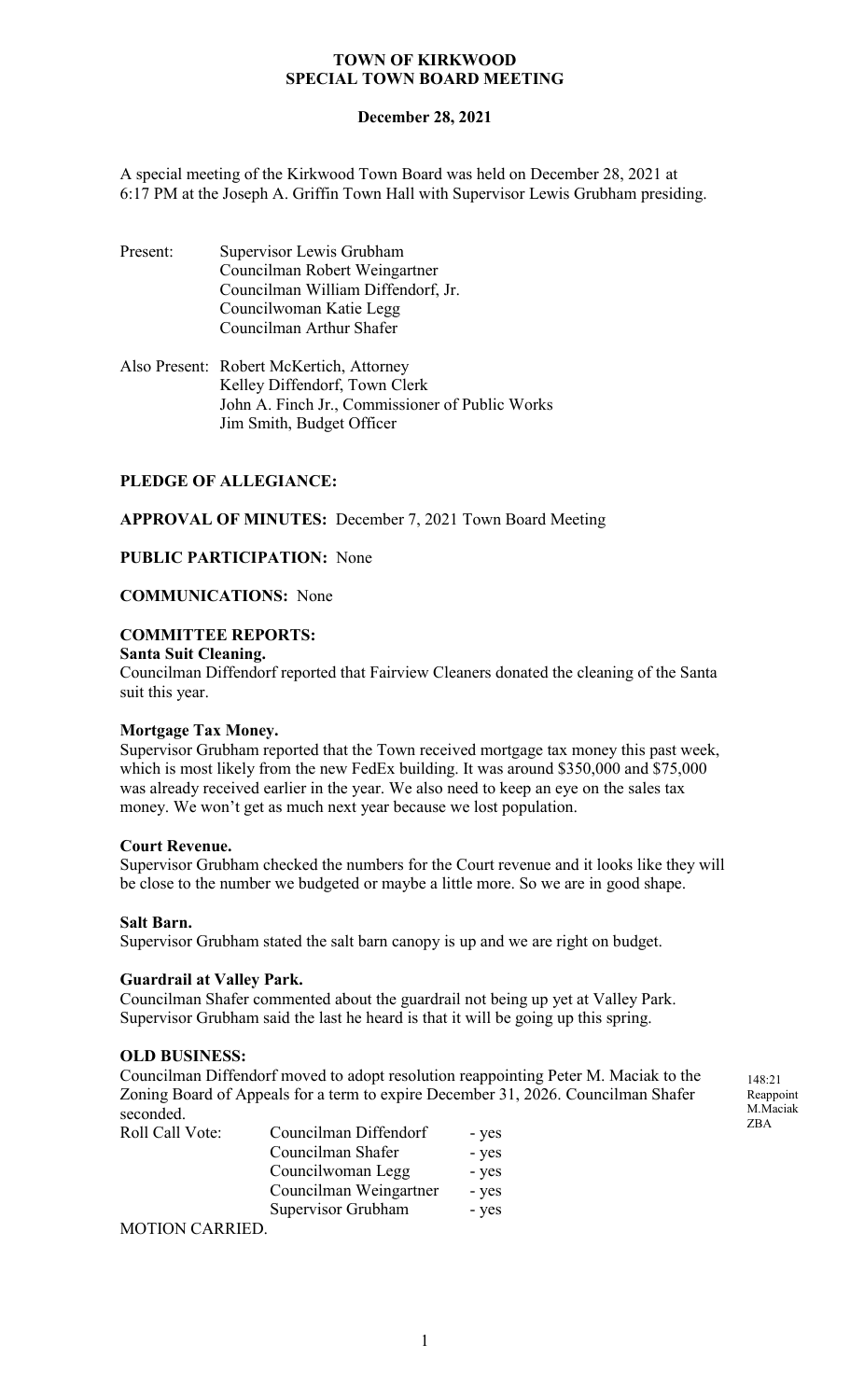# **December 28, 2021**

| 149:21<br>Reappoint<br>K.Balachick                 | Councilman Shafer moved to adopt resolution reappointing Kevin Balachick to the<br>Planning Board for a term to expire December 31, 2026. Councilwoman Legg seconded.                                                                                         |                                                                                                                                                                        |                                                                                                                                                                                                                                |
|----------------------------------------------------|---------------------------------------------------------------------------------------------------------------------------------------------------------------------------------------------------------------------------------------------------------------|------------------------------------------------------------------------------------------------------------------------------------------------------------------------|--------------------------------------------------------------------------------------------------------------------------------------------------------------------------------------------------------------------------------|
| Pl Bd                                              | Roll Call Vote:                                                                                                                                                                                                                                               | Councilman Diffendorf                                                                                                                                                  | - yes                                                                                                                                                                                                                          |
|                                                    |                                                                                                                                                                                                                                                               | Councilman Shafer                                                                                                                                                      | - yes                                                                                                                                                                                                                          |
|                                                    |                                                                                                                                                                                                                                                               | Councilwoman Legg                                                                                                                                                      | - yes                                                                                                                                                                                                                          |
|                                                    |                                                                                                                                                                                                                                                               | Councilman Weingartner                                                                                                                                                 | - yes                                                                                                                                                                                                                          |
|                                                    | <b>MOTION CARRIED.</b>                                                                                                                                                                                                                                        | Supervisor Grubham                                                                                                                                                     | - yes                                                                                                                                                                                                                          |
|                                                    |                                                                                                                                                                                                                                                               |                                                                                                                                                                        |                                                                                                                                                                                                                                |
| 150:21<br>Petty Cash                               |                                                                                                                                                                                                                                                               | specified amounts, pursuant to Town Law Section 64, Paragraph 1 (2):                                                                                                   | Councilwoman Legg moved to adopt resolution authorizing the continuation of petty cash<br>for 2022, subject to audit by the Budget Director, for the following departments at                                                  |
|                                                    | Bookkeeper                                                                                                                                                                                                                                                    |                                                                                                                                                                        | \$100                                                                                                                                                                                                                          |
|                                                    | Building & Code Inspector<br>DPW Commissioner                                                                                                                                                                                                                 |                                                                                                                                                                        | \$100<br>\$200 and \$35 for Water Department                                                                                                                                                                                   |
|                                                    | Supervisor                                                                                                                                                                                                                                                    |                                                                                                                                                                        | \$200                                                                                                                                                                                                                          |
|                                                    | Town Clerk                                                                                                                                                                                                                                                    |                                                                                                                                                                        | \$200                                                                                                                                                                                                                          |
|                                                    | Town Justice                                                                                                                                                                                                                                                  |                                                                                                                                                                        | \$200                                                                                                                                                                                                                          |
|                                                    | Town Justice                                                                                                                                                                                                                                                  |                                                                                                                                                                        | \$200                                                                                                                                                                                                                          |
|                                                    | Councilman Weingartner seconded.<br>Roll Call Vote:                                                                                                                                                                                                           |                                                                                                                                                                        |                                                                                                                                                                                                                                |
|                                                    |                                                                                                                                                                                                                                                               | Councilman Diffendorf                                                                                                                                                  | - yes                                                                                                                                                                                                                          |
|                                                    |                                                                                                                                                                                                                                                               | Councilman Shafer                                                                                                                                                      | - yes                                                                                                                                                                                                                          |
|                                                    |                                                                                                                                                                                                                                                               | Councilwoman Legg                                                                                                                                                      | - yes                                                                                                                                                                                                                          |
|                                                    |                                                                                                                                                                                                                                                               | Councilman Weingartner                                                                                                                                                 | - yes                                                                                                                                                                                                                          |
|                                                    | <b>MOTION CARRIED</b>                                                                                                                                                                                                                                         | Supervisor Grubham                                                                                                                                                     | - yes                                                                                                                                                                                                                          |
| 151:21<br>Agreement for<br>Towing with<br>Studer's | Roll Call Vote:<br><b>MOTION CARRIED.</b>                                                                                                                                                                                                                     | attached agreement. Councilman Diffendorf seconded.<br>Councilman Diffendorf<br>Councilman Shafer<br>Councilwoman Legg<br>Councilman Weingartner<br>Supervisor Grubham | Councilman Weingartner moved to adopt resolution authorizing Supervisor to enter into an<br>agreement with Roger Studer d/b/a Studer's Body Shop & Garage, in accordance with the<br>- yes<br>- yes<br>- yes<br>- yes<br>- yes |
|                                                    |                                                                                                                                                                                                                                                               |                                                                                                                                                                        | Councilman Diffendorf moved to adopt resolution authorizing payment to Monroe Tractor                                                                                                                                          |
| 152:21<br>Repair                                   |                                                                                                                                                                                                                                                               |                                                                                                                                                                        | for the repair of the New Holland TL90 tractor at a cost of \$3,735.98, in accordance with                                                                                                                                     |
| Payment to                                         |                                                                                                                                                                                                                                                               | the attached bill. Councilman Shafer seconded.                                                                                                                         |                                                                                                                                                                                                                                |
| Monroe Tractor                                     | Roll Call Vote:                                                                                                                                                                                                                                               | Councilman Diffendorf                                                                                                                                                  | - yes                                                                                                                                                                                                                          |
|                                                    |                                                                                                                                                                                                                                                               | Councilman Shafer                                                                                                                                                      | - yes                                                                                                                                                                                                                          |
|                                                    |                                                                                                                                                                                                                                                               | Councilwoman Legg                                                                                                                                                      | - yes                                                                                                                                                                                                                          |
|                                                    |                                                                                                                                                                                                                                                               | Councilman Weingartner                                                                                                                                                 | - yes                                                                                                                                                                                                                          |
|                                                    |                                                                                                                                                                                                                                                               | Supervisor Grubham                                                                                                                                                     | - yes                                                                                                                                                                                                                          |
|                                                    | <b>MOTION CARRIED.</b>                                                                                                                                                                                                                                        |                                                                                                                                                                        |                                                                                                                                                                                                                                |
| 153:21<br>Hire<br>A.Ellsworth<br>FT Laborer        | Councilman Shafer moved to adopt resolution hiring Aidan Ellsworth as a permanent full-<br>time Laborer to work in the Water & Sewer Department effective January 1, 2022, at a rate<br>of pay of \$15.00 per hour with benefits. Councilwoman Legg seconded. |                                                                                                                                                                        |                                                                                                                                                                                                                                |
| W&S                                                | Roll Call Vote:                                                                                                                                                                                                                                               | Councilman Diffendorf                                                                                                                                                  | - yes                                                                                                                                                                                                                          |
|                                                    |                                                                                                                                                                                                                                                               | Councilman Shafer                                                                                                                                                      | - yes                                                                                                                                                                                                                          |
|                                                    |                                                                                                                                                                                                                                                               | Councilwoman Legg                                                                                                                                                      | - yes                                                                                                                                                                                                                          |
|                                                    |                                                                                                                                                                                                                                                               | Councilman Weingartner                                                                                                                                                 | - yes                                                                                                                                                                                                                          |
|                                                    |                                                                                                                                                                                                                                                               | Supervisor Grubham                                                                                                                                                     | - yes                                                                                                                                                                                                                          |
|                                                    | <b>MOTION CARRIED.</b>                                                                                                                                                                                                                                        |                                                                                                                                                                        |                                                                                                                                                                                                                                |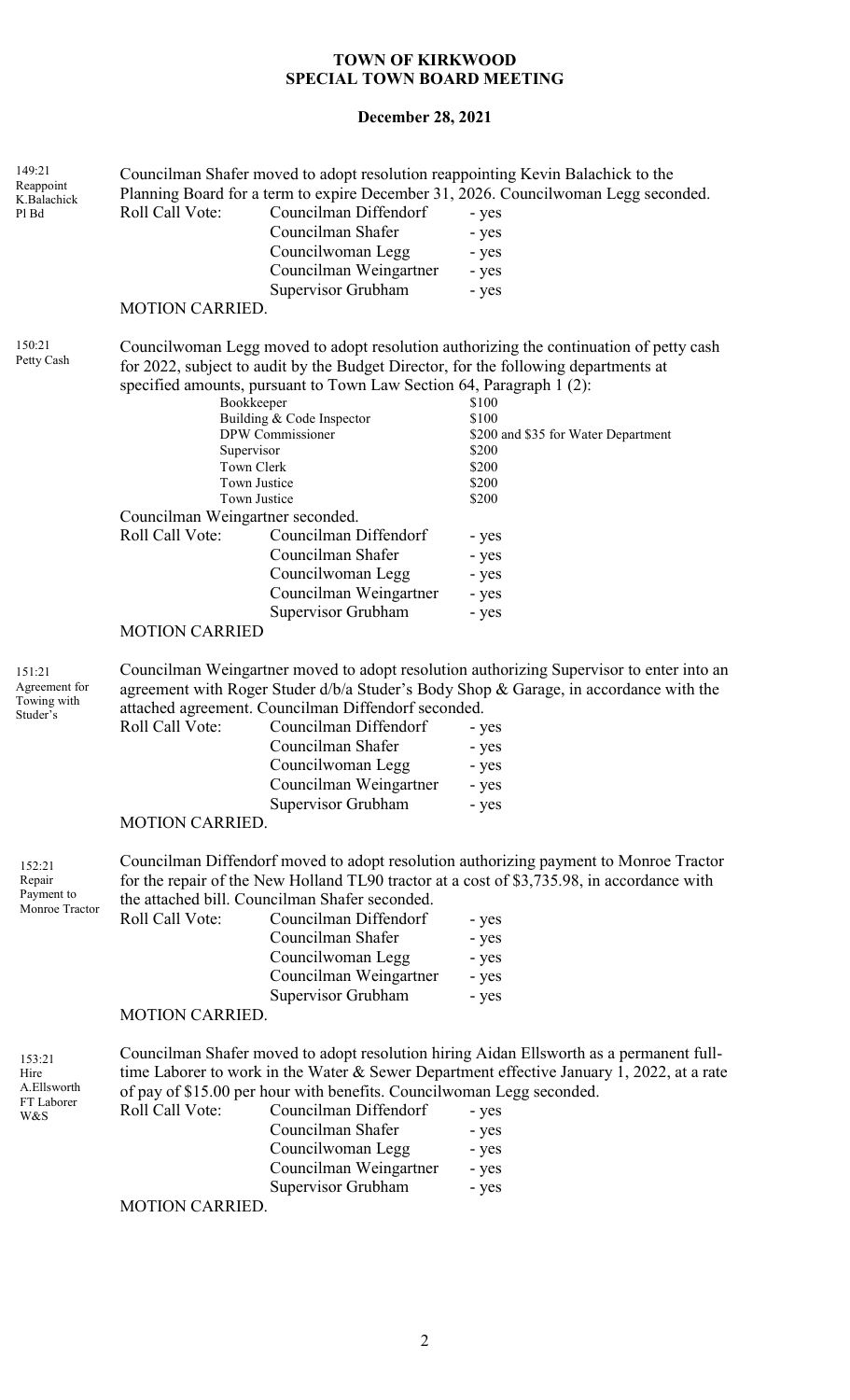#### **December 28, 2021**

Councilwoman Legg moved to adopt resolution authorizing Sandy Wasson to attend the 2022 Virtual Training for Newly Elected Town Officials to be held January 6-7, 2022 at a cost of \$75.00. Councilman Weingartner seconded.

| Roll Call Vote:                       | Councilman Diffendorf  | - yes |
|---------------------------------------|------------------------|-------|
|                                       | Councilman Shafer      | - yes |
|                                       | Councilwoman Legg      | - yes |
|                                       | Councilman Weingartner | - yes |
|                                       | Supervisor Grubham     | - yes |
| $\lambda$ (otion of $\lambda$ prices) |                        |       |

MOTION CARRIED.

Councilman Weingartner moved to adopt resolution appointing Martha Nuzzela as Clerk to Justices, effective December 29, 2021, at a rate of pay of \$18.00 per hour, on the advice and consent of the Town Justices. Councilman Diffendorf seconded.

**Discussion.** Councilman Diffendorf brought a discussion to the table regarding holding interviews if it's already known who is going to be hired before the interview process, specifically with this position. He said he has no issue with Martha Nuzzela, he just feels a decision was made before the interview process. Councilman Weingartner said he was in on the interview process for this particular case and he went in with an open mind and did not decide before the interviews were conducted. Councilwoman Legg said she was there as well and recommended the Kirkwood resident get the job. Councilman Diffendorf said the policy should be changed. There is nothing wrong with knowing who you want to hire. But it puts a lot of stress and pressure on people and wastes their time to go to an interview when they have no chance at getting the job. Supervisor Grubham explained that the policy is in place so there are no complaints. In the past, people were getting hired and no one even knew there was a job opening. If we follow the policy then people can't complain about the process. Councilman Diffendorf disagreed. A long discussion continued on the matter. Councilman Shafer commented that the Town Justice has the right to pick his clerk. Mr. McKertich explained that this position is an office clerk position that will work in the court. It is not a court clerk position.

| Roll Call Vote: | Councilman Diffendorf  | - yes |
|-----------------|------------------------|-------|
|                 | Councilman Shafer      | - yes |
|                 | Councilwoman Legg      | - yes |
|                 | Councilman Weingartner | - yes |
|                 | Supervisor Grubham     | - yes |
| MOTION CARRIED  |                        |       |

MOTION CARRIED.

Councilman Diffendorf moved to adopt resolution authorizing the Transfer of Funds, in accordance with the attached Budget Adjustment Sheet. Councilman Shafer seconded.

| Roll Call Vote:                    | Councilman Diffendorf  | - yes |
|------------------------------------|------------------------|-------|
|                                    | Councilman Shafer      | - yes |
|                                    | Councilwoman Legg      | - yes |
|                                    | Councilman Weingartner | - yes |
|                                    | Supervisor Grubham     | - yes |
| $M\cap TI\cap M\cap T\cap T\cap T$ |                        |       |

MOTION CARRIED.

#### **OTHER:**

Councilman Shafer had to leave before the meeting ended. Supervisor Grubham thanked Councilman Shafer for filling in this year and giving his time to help the Town of Kirkwood, it was greatly appreciated. All Board members agreed. Councilman Shafer thanked everyone for their support.

154:21 S.Wasson Education Newly Elected Training

155:21 Appoint M.Nuzzela PT Clerk to Justices

156:21 Transfer of Funds